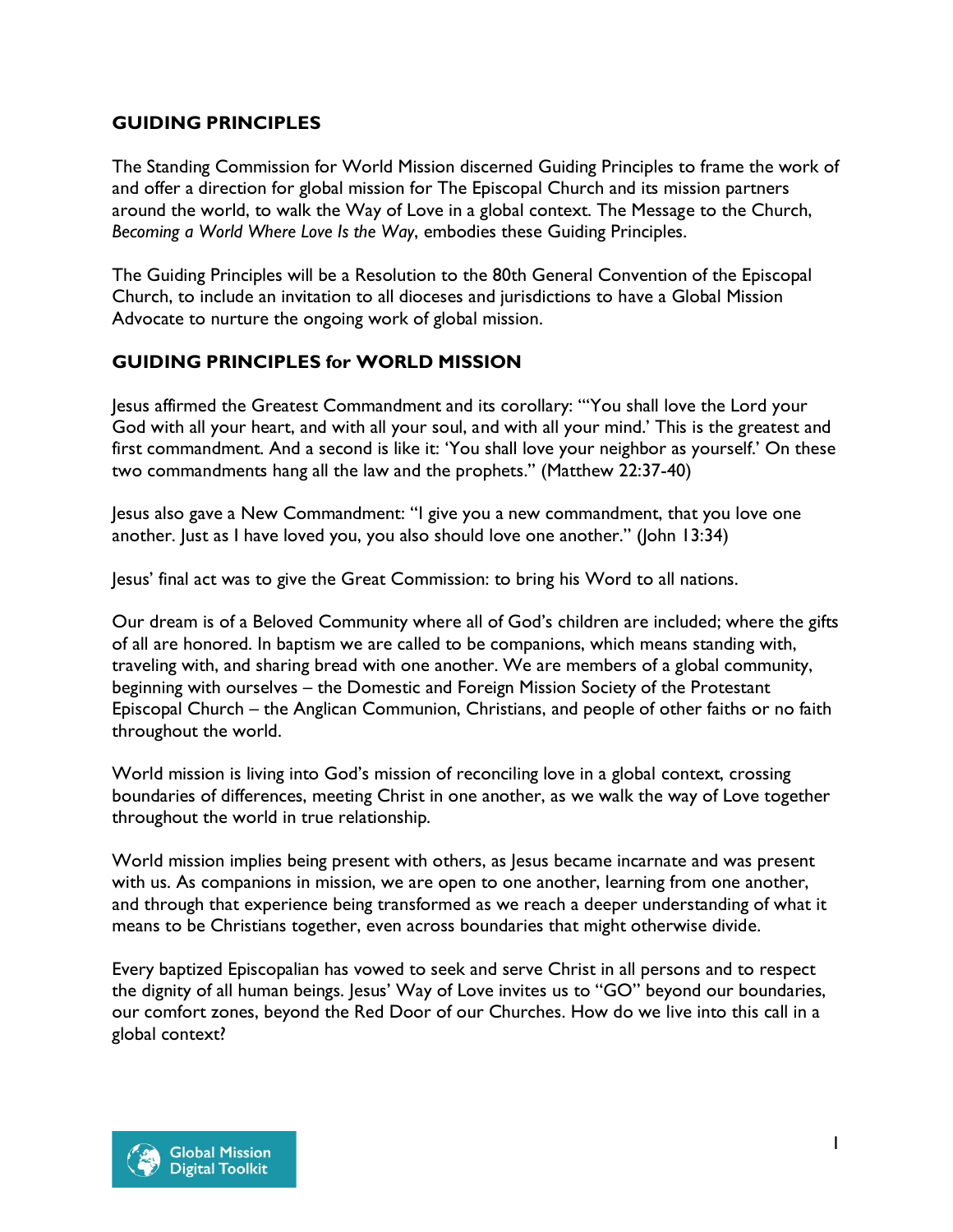The catechism of the Episcopal Church teaches that the mission of the church is to restore all people to unity with God and each other in Christ. How do we live into this mission in a global context?

Living out the Way of Love throughout the Global Beloved Community in the 21st Century involves:

- Emphasizing evangelism, reconciliation, and creation care
- Working with partners of all ages and abilities to respect the dignity of every human being
- Serving as a prophetic voice to keep before The Episcopal Church engagement with God's Mission in the world
- Transforming with grace and humility the culture of world mission engagement beyond historic transactional relationships from a position of power towards mutual models of mission as companions
- Celebrating various models of God's mission and embracing the full diversity of the Body of Christ in person, online, and in spirit Jesus sends us into the world to be His disciples of love: "Just as the Father has sent me, so I send you." (John 20:21)

Therefore, as followers sent by Jesus, we are all invited to follow these **Guiding Principles**:

- Think and imagine a world where love is the way
- Commit to world mission that is incarnated in personal presence, meeting Christ in all whom we encounter, in our backyard or around the globe
- Go the Way of Love: cross boundaries, listen deeply, and live like Jesus
- Walk humbly the Way of Love with our companions in mission, in mutual discovery and deepening of God's reconciling love, learning together, praying together, worshipping together, as we transform and bless each other
- Excite, inspire, and engage others to discover the joy of God's mission
- Honor and embrace in mutual discovery the God-given gifts of all individuals, parishes, dioceses, their partners, and their communities
- Nurture relationships to develop avenues for cross-cultural mission, local/global/pilgrimage, for all ages and abilities
- Advocate for structural changes to support global mission issues, including promoting the dignity of all and honoring refugees, migrants, and asylum seekers everywhere
- Honor our sacred differences while we unite as Beloved Community around God's table
- Support missionaries, from discernment, during their service, and upon their return
- As we walk this Way of Love, address together the many issues of poverty, violence, oppression, threats to global health, and environmental degradation, often in a time of global upheaval
- Remember that to "Go" can also mean "Go" by building relationships, learning, listening, encouraging across space through virtual presence and communication from where you are
- Encourage all dioceses to have a Diocesan Global Mission Advocate